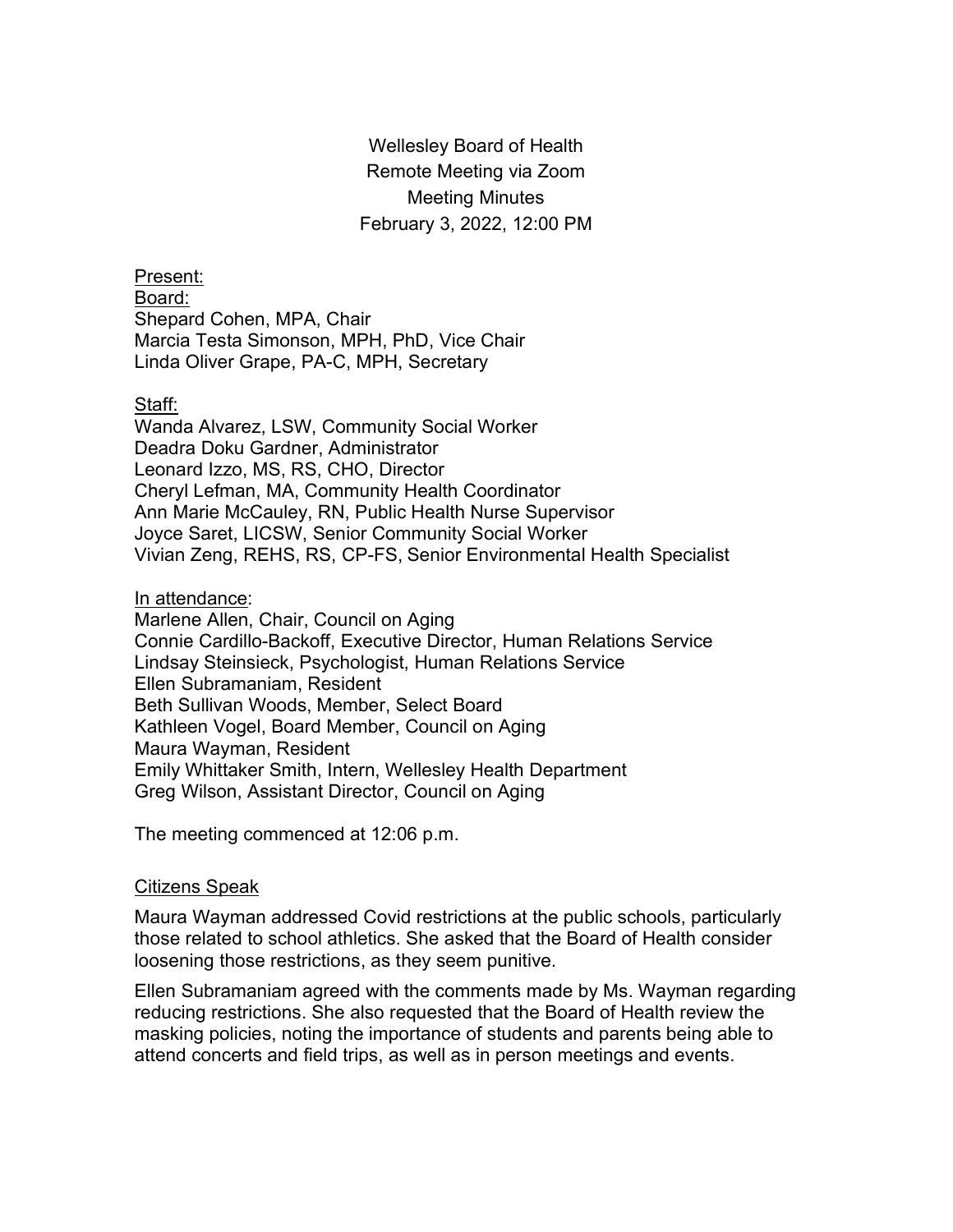# Chairman's Report

Shepard Cohen reported on the most recent Newton-Wellesley Hospital Community Benefits meeting, noting that Covid related hospitalizations have dropped off substantially.

## Director's Report

Leonard Izzo reported that the department calls regarding Covid complaints and vaccination requests have dropped off. He said that daily activity has been slowly returning to normal in the department.

### Community Health

a) Mental Health – Human Relations Service (HRS)

Dr. Connie Cardillo Backoff introduced herself as the new Executive Director at HRS, and started on December 1, 2021. She discussed HRS's collaboration with the town and reported on her plans to meet the needs of all residents. Dr. Cardillo Backoff said the pandemic exacerbated mental health issues and that there are extensive mental health needs in Wellesley, as well as in surrounding communities.

Shepard Cohen suggested that HRS bring together all the social service staff and agencies in town to identify issues and how to address them.

Linda Oliver Grape inquired about the former Metro West Hospital in Natick. Lindsay Steinsieck reviewed the history of the location, noting that the emergency department is closed. Mental health patients are now directed to the Framingham hospital location as that is where the emergency department is housed. Newton Wellesley Hospital is working hard to service emergency mental health cases.

b) COVID-19 - Community

Ann Marie McCauley reported that the Wellesley positivity rate is 3.6%, with an average of approximately 12 new cases per day. Several cases were students from the colleges. One individual was admitted to the hospital for a reason other than COVID, but was discovered to be positive for COVID while there.

c) Council on Aging (COA) – Draft COVID Vaccination Policy

Greg Wilson presented the draft policy on vaccination to the Board of Health. COA Board Chair Marlene Allen cited the reasoning behind the policy, noting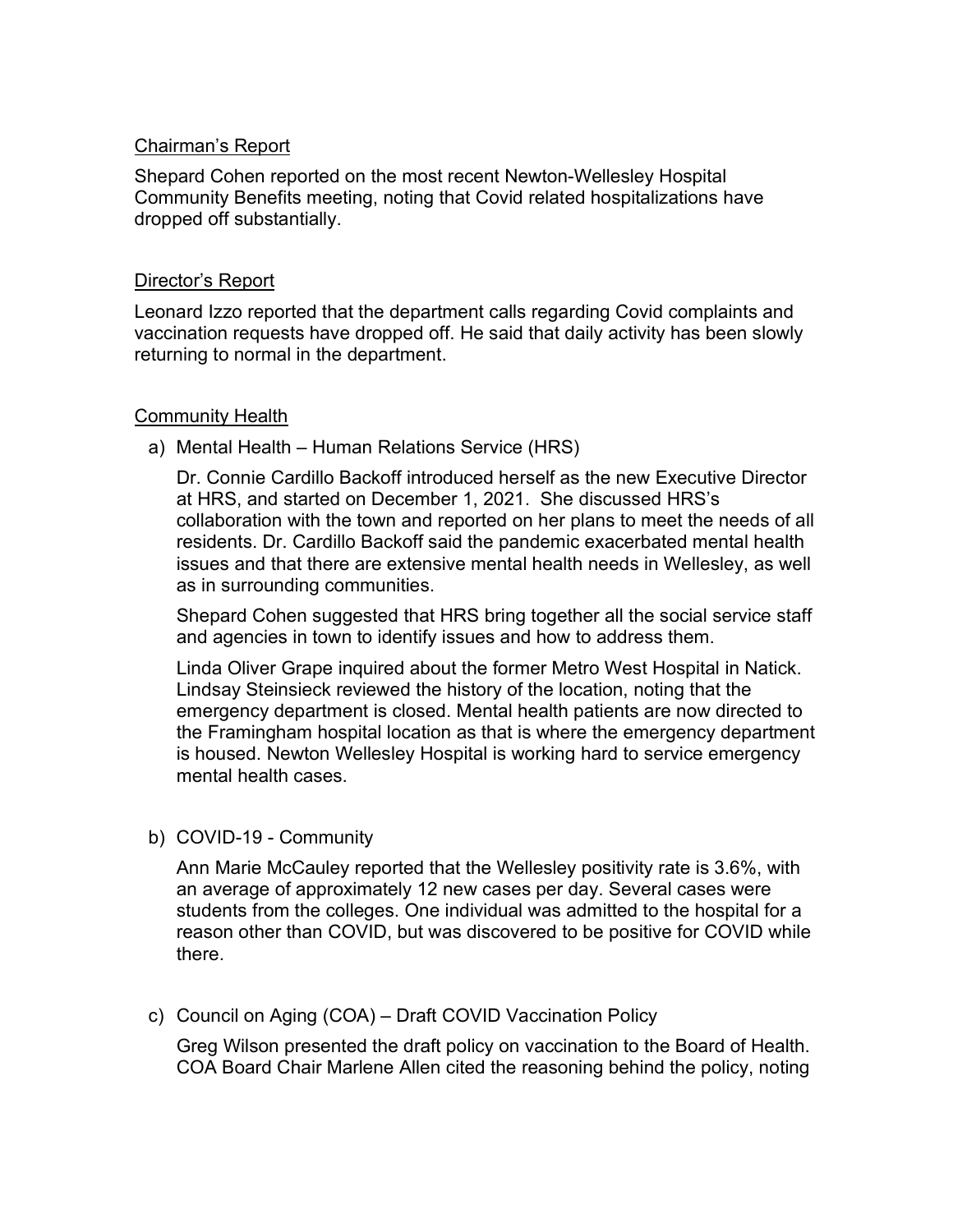that they are trying to provide a low-risk place for seniors to go to socialize and sustain activities. The policy excludes the bus, as some non-vaccinated individuals may need the bus to get to appointments.

Marcia Testa Simonson commented that the draft policy cannot be a mandate. Boards of Health are the only authority in the Commonwealth that can authorize a mandate. Ms. Allen reported that the Council on Aging wants to have jurisdiction over the people coming into the building who conduct programs and attend events. Dr. Testa Simonson said the Council on Aging cannot have jurisdictional authority. She also wants to be certain that it is not a discriminatory policy.

Linda Oliver Grape said that she would not want the policy to give participants a false sense of security.

d) Sustainable Wellesley

Leonard Izzo reported that the Sustainable Wellesley group is running a program, "Coping with Climate Change Distress" on March 3, 2022, 7:30 PM.

- 1. Environmental Health
	- a) Camps

Vivian Zeng reported that she has begun the camp process for the upcoming summer season. She noted that there are a few camps scheduled to operate over February and April school vacations.

b) Food Establishments

Vivian Zeng reported that she has recently approved several new food establishment plans.

Beth Sullivan Woods reported that here has been a great deal of interest in in Wellesley with approximately 7 or 8 new food establishments coming to town.

Leonard Izzo reported on the new food establishments, noting that the Department does not currently have the staff to review the plans and inspections in a timely manner.

c) Council on Aging – Kitchen

Beth Sullivan Woods reported on the status of the kitchen at the Council on Aging.